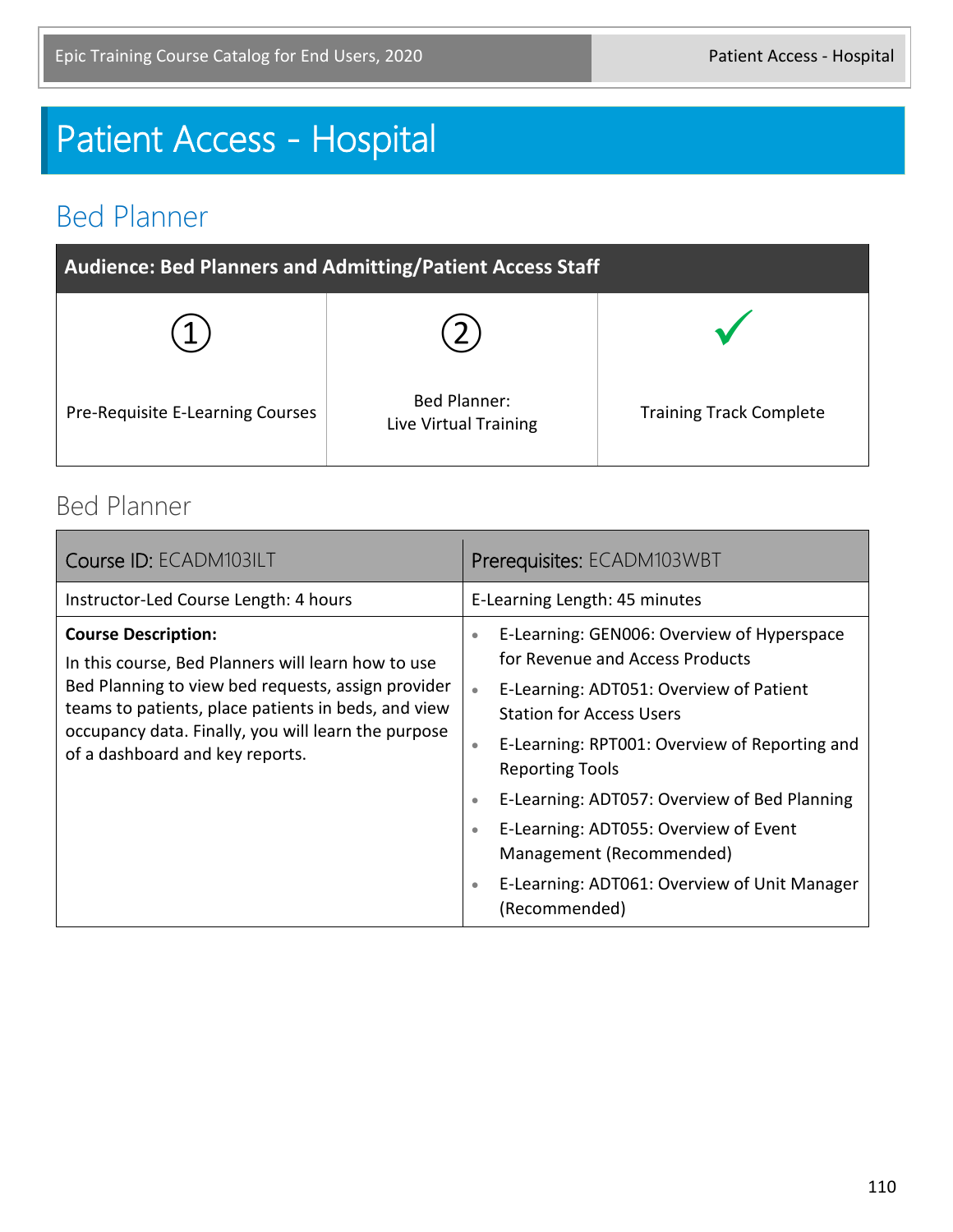### EVS Staff

| Audience: EVS Staff, Housekeepers, EVS Manager & Supervisor |                                       |                                |  |  |
|-------------------------------------------------------------|---------------------------------------|--------------------------------|--|--|
|                                                             |                                       |                                |  |  |
| Pre-Requisite E-Learning Courses                            | EVS Staff:<br><b>Recorded Lessons</b> | <b>Training Track Complete</b> |  |  |

#### EVS Staff

| Course ID: ECADM101RL                                                                                                                                                                                                                                                                                                                                                                                  | Prerequisites: ECADM101WBT                                                                                                                   |
|--------------------------------------------------------------------------------------------------------------------------------------------------------------------------------------------------------------------------------------------------------------------------------------------------------------------------------------------------------------------------------------------------------|----------------------------------------------------------------------------------------------------------------------------------------------|
| Recorded Lessons Length: 2 hours                                                                                                                                                                                                                                                                                                                                                                       | E-Learning Length: 20 minutes                                                                                                                |
| <b>Course Description:</b><br>In this course EVS Staff will learn to use Rover,<br>Epic's Mobile Application to receive cleaning<br>assignments, mark assignments as In Progress,<br>Delay assignments when necessary, place<br>assignments On Hold and Complete cleaning<br>requests. Housekeepers will also use Rover to<br>sign in at the beginning of their shift, go On Break<br>and End a Shift. | E-Learning: GEN006: Overview of Hyperspace<br>$\bullet$<br>for Revenue and Access Products<br>E-Learning: ADT019: Cleaning Beds<br>$\bullet$ |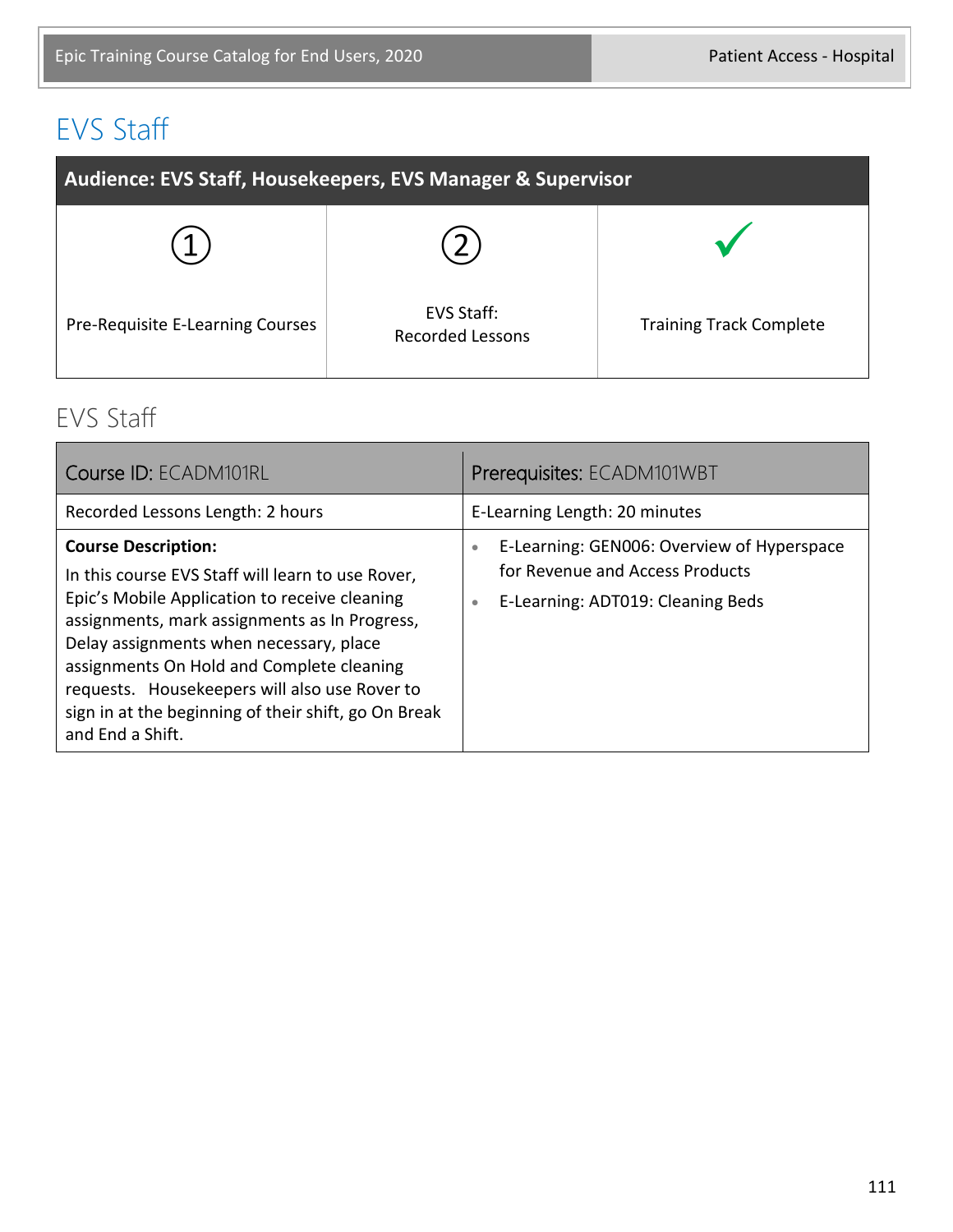#### EVS Manager

| <b>Audience: EVS Manager &amp; Supervisor</b> |                                                |                                |  |  |
|-----------------------------------------------|------------------------------------------------|--------------------------------|--|--|
|                                               |                                                |                                |  |  |
| Pre-Requisite E-Learning Courses              | <b>EVS Manager:</b><br><b>Recorded Lessons</b> | <b>Training Track Complete</b> |  |  |

#### EVS Staff Manager

| Course ID: ECADM201RL                                                                                                                                                                                                                                                                                                                                                                                                                                                                                                                                       | Prerequisites: ECADM201WBT            |  |  |  |
|-------------------------------------------------------------------------------------------------------------------------------------------------------------------------------------------------------------------------------------------------------------------------------------------------------------------------------------------------------------------------------------------------------------------------------------------------------------------------------------------------------------------------------------------------------------|---------------------------------------|--|--|--|
| Recorded Lessons Length: 2 hours                                                                                                                                                                                                                                                                                                                                                                                                                                                                                                                            | E-Learning Length: 20 minutes         |  |  |  |
| <b>Course Description:</b><br>In this course, EVS Managers and Supervisors will<br>learn how to use the EVS Command Center to<br>manage Environmental Services Staff. You will<br>also learn to manually Sign Staff In at the<br>beginning of their shift, sign staff out for Breaks<br>and assign cleaning tasks. In addition, EVS<br>managers and supervisors will learn how to create<br>a new housekeeper record, perform cleaning<br>inspections, manage and create ad-hoc bed<br>cleaning requests, and how to use Environmental<br>Services reports. | <b>COURSE: EVS Staff</b><br>$\bullet$ |  |  |  |
| NOTE: It is strongly recommended to take any/all curriculum that your staff are registered for to                                                                                                                                                                                                                                                                                                                                                                                                                                                           |                                       |  |  |  |

understand their workflow.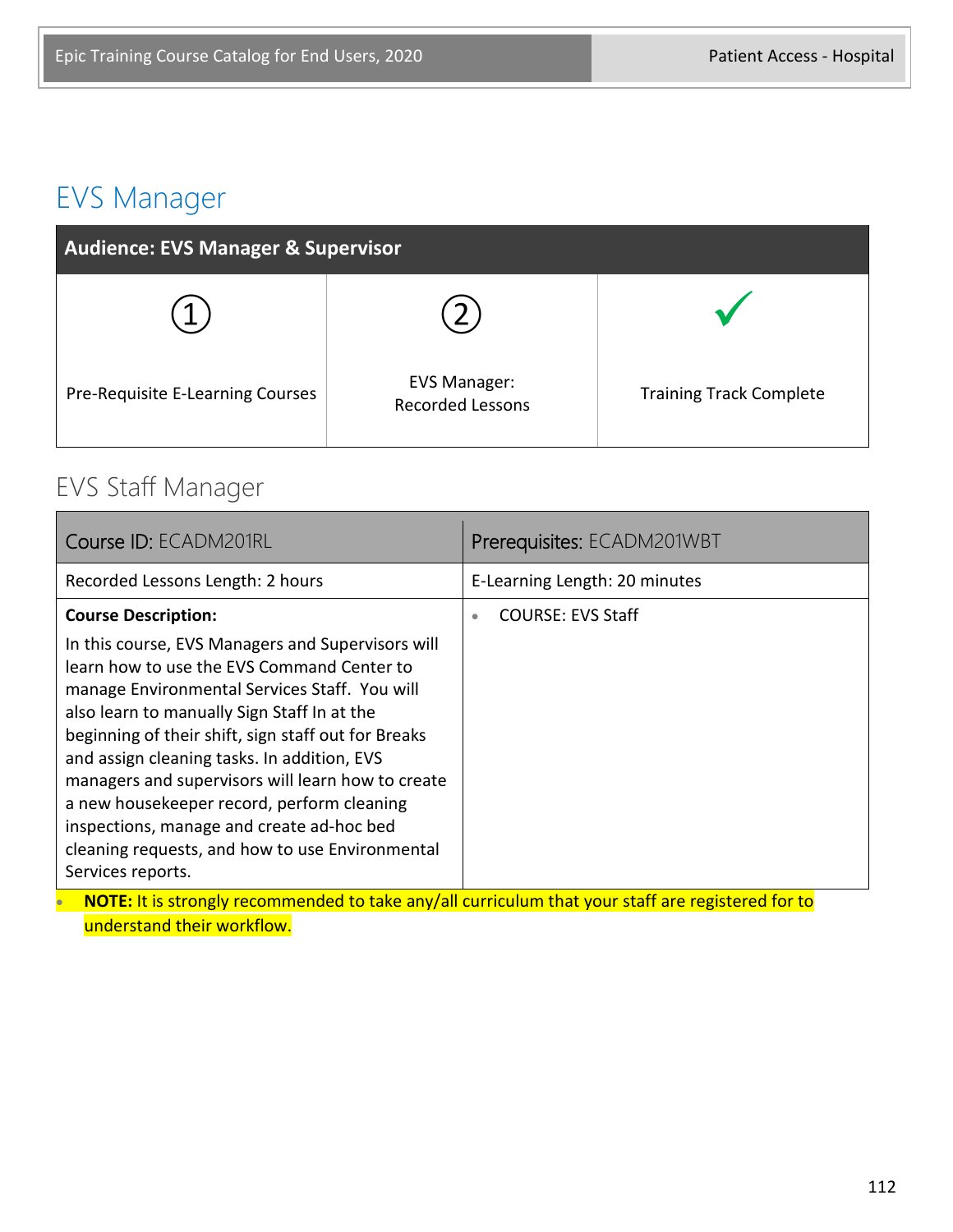#### Transfer Center User

| <b>Audience: Transfer Center Users</b> |                                                         |                                |  |  |
|----------------------------------------|---------------------------------------------------------|--------------------------------|--|--|
|                                        |                                                         |                                |  |  |
| Pre-Requisite E-Learning Courses       | <b>Transfer Center User:</b><br><b>Recorded Lessons</b> | <b>Training Track Complete</b> |  |  |

#### Transfer Center User

| Course ID: ECADM102RL                                                                                                                                                                                                                                                                                                                                                                                                                                                                                                                      | Prerequisites: ECADM102WBT                                                                                                                                                                                                              |
|--------------------------------------------------------------------------------------------------------------------------------------------------------------------------------------------------------------------------------------------------------------------------------------------------------------------------------------------------------------------------------------------------------------------------------------------------------------------------------------------------------------------------------------------|-----------------------------------------------------------------------------------------------------------------------------------------------------------------------------------------------------------------------------------------|
| Recorded Lessons Length: 4 hours                                                                                                                                                                                                                                                                                                                                                                                                                                                                                                           | E-Learning Length: 30 minutes                                                                                                                                                                                                           |
| <b>Course Description:</b><br>In this course, Transfer Center Users will learn how<br>to create and manage transfer requests. You will<br>also learn how to start a new request for consults<br>and direct admit patients, complete a transfer<br>request, work with the attending on call tool and<br>review clinical information in the patient's Medical<br>Record from the Transfer Center. This includes<br>using the worklist, completing the navigator<br>sections, and tracking communication history in<br>the Communication Log. | E-Learning: GEN006: Overview of Hyperspace<br>۰<br>for Revenue and Access Products<br>E-Learning: RPT001: Overview of Reporting and<br>$\bullet$<br><b>Reporting Tools</b><br>E-Learning: ADT057: Overview of Bed Planning<br>$\bullet$ |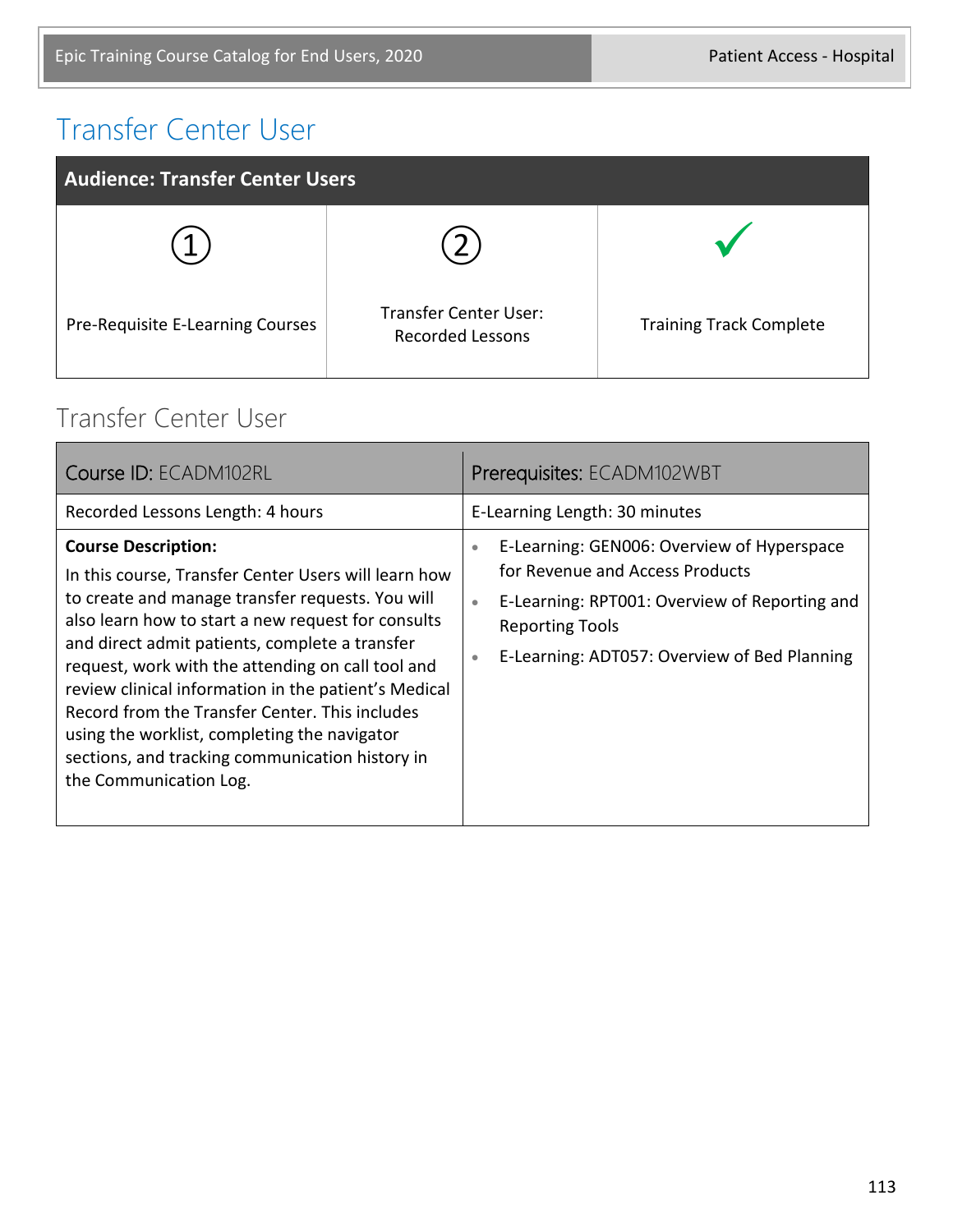#### Transporter



#### Transporter

| Course ID: ECADM100RL                                                                                                                                                                                                                                                                                                                                                                                        | Prerequisites: ECADM100WBT                                                                                                                                      |
|--------------------------------------------------------------------------------------------------------------------------------------------------------------------------------------------------------------------------------------------------------------------------------------------------------------------------------------------------------------------------------------------------------------|-----------------------------------------------------------------------------------------------------------------------------------------------------------------|
| Recorded Lessons Length: 2 hours                                                                                                                                                                                                                                                                                                                                                                             | E-Learning Length: 20 minutes                                                                                                                                   |
| <b>Course Description:</b><br>In this course you will learn how to Sign in for your<br>shift, acknowledge assignments, mark assignments<br>as delayed, request help with assignments,<br>complete, cancel and postpone assignments, go on<br>Break and Sign out of shift. Transporters will also<br>learn how to use Secure Chat to communicate with<br>other departments and complete non patient<br>tasks. | E-Learning: GEN006 Overview of Hyperspace<br>۰<br>for Revenue and Access Products<br>E-Learning: ADT021: Transporting Patients and<br>$\bullet$<br>Non-Patients |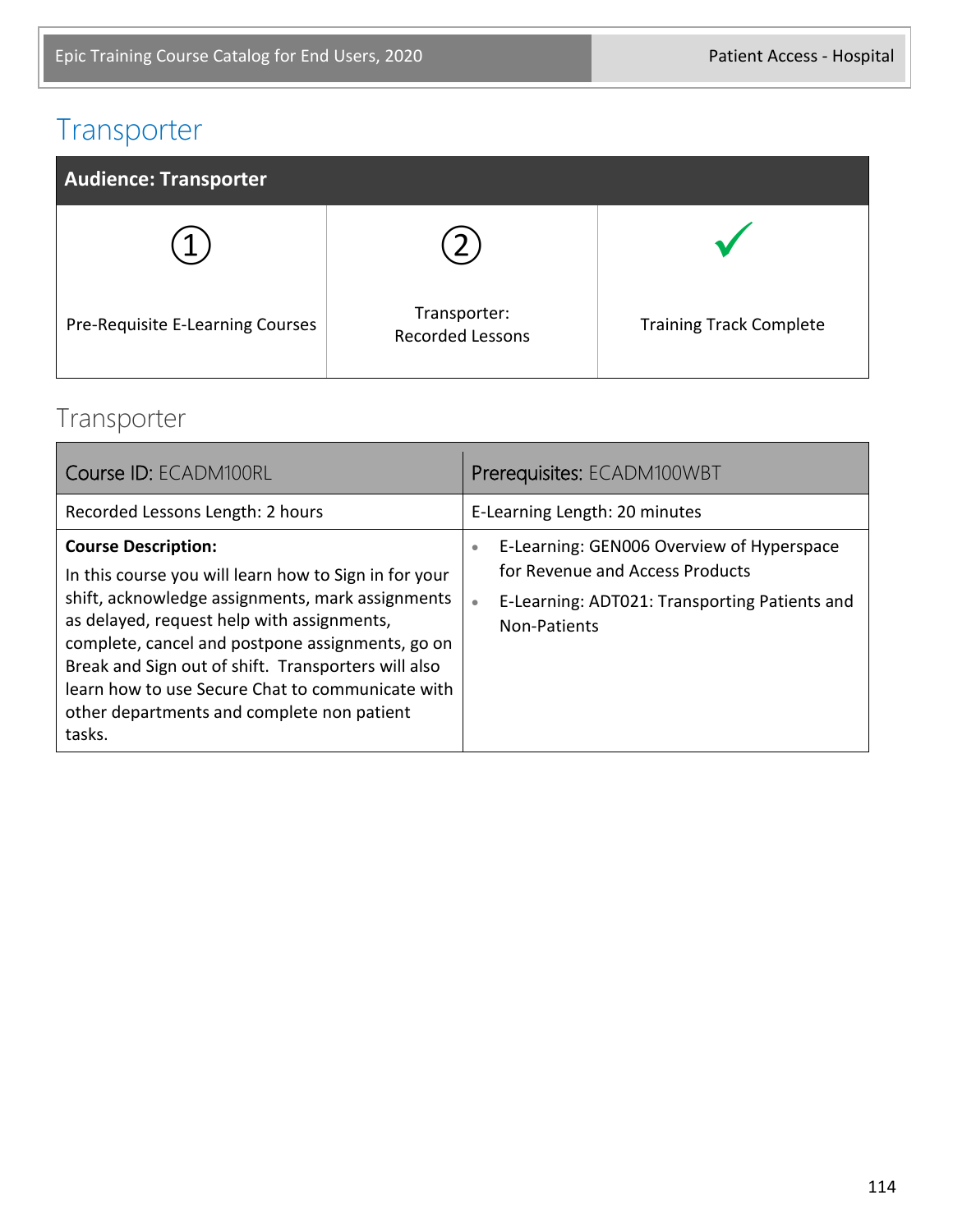#### Transport Manager

| Audience: EVS Manager, Transport Manager, Transport Supervisor |                                         |                                |  |  |
|----------------------------------------------------------------|-----------------------------------------|--------------------------------|--|--|
|                                                                |                                         |                                |  |  |
| Pre-Requisite E-Learning Courses                               | Transporter:<br><b>Recorded Lessons</b> | <b>Training Track Complete</b> |  |  |

#### Transport Manager

| Recorded Lessons Length: 2 hours                                                                                                                                                                                                                                                                                                                                                                                                                                                                                                                                                                                                                                 | E-Learning Length: 11 minutes    |
|------------------------------------------------------------------------------------------------------------------------------------------------------------------------------------------------------------------------------------------------------------------------------------------------------------------------------------------------------------------------------------------------------------------------------------------------------------------------------------------------------------------------------------------------------------------------------------------------------------------------------------------------------------------|----------------------------------|
| <b>Course Description:</b><br>In this course, Transport Managers and<br>Supervisors will learn how to use the Transport<br>Command Center to manage transporters. You<br>will also learn to manually Sign Staff In at the<br>beginning of their shift, sign staff out for Breaks<br>and assign non transport tasks. In addition,<br>transport managers and supervisors will learn how<br>to create a new employee records, perform bundle<br>transport tasks, manage and create ad-hoc<br>transport requests, and how to use transport<br>Services reports.<br>NOTE: It is strongly recommended to take any/all curriculum that your staff are registered for to | Course: Transporter<br>$\bullet$ |

• **NOTE:** It is strongly recommended to take any/all curriculum that your staff are registered for to understand their workflow.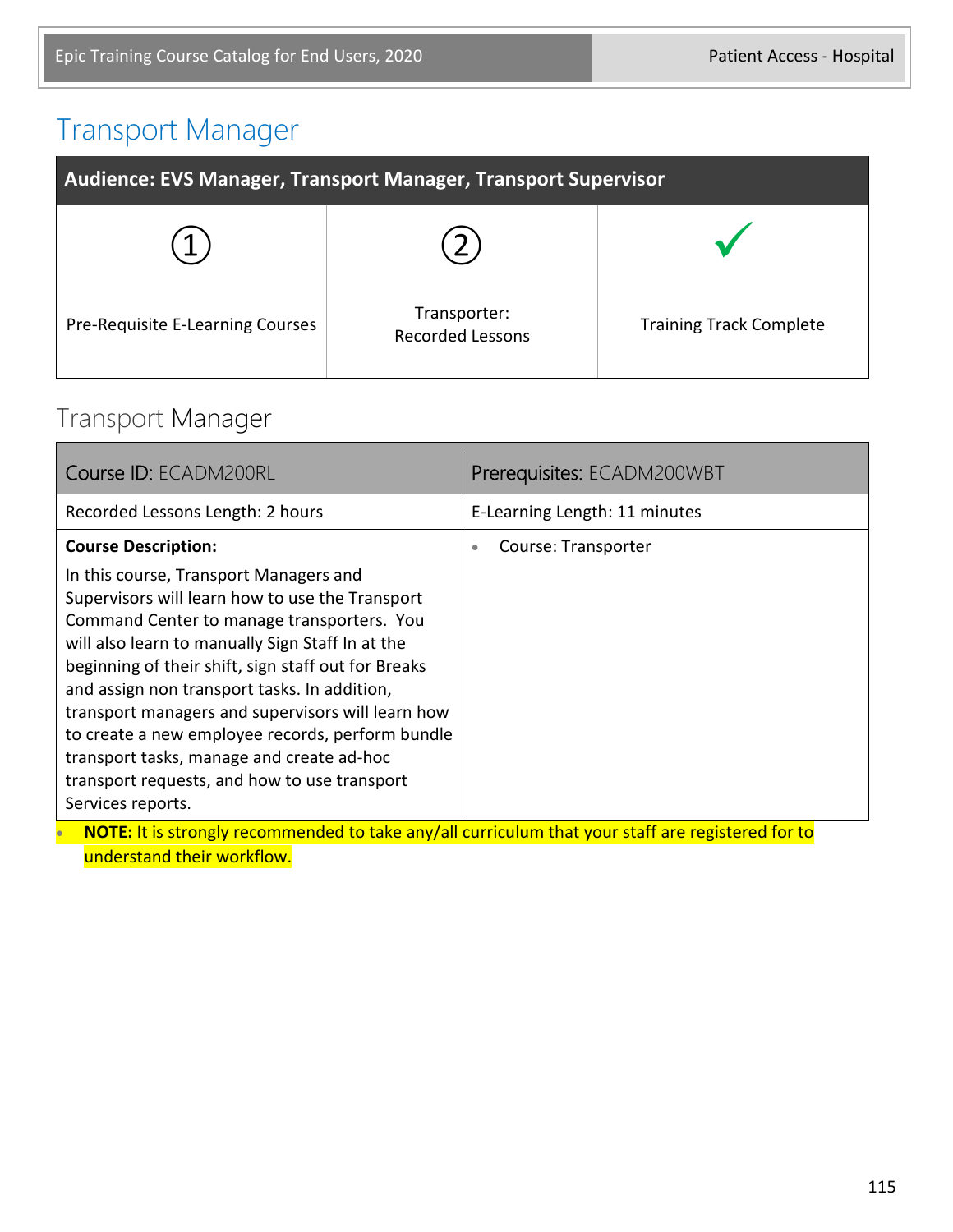# Admission Supervisor

| <b>Audience: Admitting Supervisor, Manager and Director</b> |                                                            |                                                       |                                           |                                          |                                                 |                                             |
|-------------------------------------------------------------|------------------------------------------------------------|-------------------------------------------------------|-------------------------------------------|------------------------------------------|-------------------------------------------------|---------------------------------------------|
|                                                             | $\overline{2}$                                             | 3                                                     | 4                                         | $\left[5\right]$                         | 6                                               |                                             |
| Pre-Requisite<br>E-Learning<br>Courses                      | Registration<br>Basics:<br>Live Virtual<br><b>Training</b> | Patient<br>Access:<br>Live Virtual<br><b>Training</b> | L&D<br>Registrars:<br>Recorded<br>Lessons | ED<br>Registrars:<br>Recorded<br>Lessons | Admission<br>Supervisor:<br>Recorded<br>Lessons | <b>Training</b><br><b>Track</b><br>Complete |

#### Admission Supervisor

| Course ID: ECREG107RL                                                                                                                                                                                                                                                        | Prerequisites: ECREG107WBT                                                                                                                                                                                                                                                                                                                                                                                                                                                                                                                                                                                                                                                                                                                              |  |
|------------------------------------------------------------------------------------------------------------------------------------------------------------------------------------------------------------------------------------------------------------------------------|---------------------------------------------------------------------------------------------------------------------------------------------------------------------------------------------------------------------------------------------------------------------------------------------------------------------------------------------------------------------------------------------------------------------------------------------------------------------------------------------------------------------------------------------------------------------------------------------------------------------------------------------------------------------------------------------------------------------------------------------------------|--|
| Recorded Lessons Length: 1 hours                                                                                                                                                                                                                                             | E-Learning Length: 112 minutes                                                                                                                                                                                                                                                                                                                                                                                                                                                                                                                                                                                                                                                                                                                          |  |
| <b>Course Description:</b><br>In this course you will learn how to fix incorrect<br>Guarantor Accounts and Coverages, Report on<br>Registration Census Data and deal with additional<br>hospital registration scenarios. You will also learn<br>how to use Event Management. | E-Learning: Overview of Patient Station for<br>$\bullet$<br>Access Users (ADT051)<br>E-Learning: Overview of Workqueues for<br>$\bullet$<br>Access (PRE050)<br>E-Learning: Overview of Event Management<br>$\bullet$<br>(ADT055)<br>E-Learning: Overview of Hyperspace for<br>$\bullet$<br>Revenue and Access Products(GEN006)<br>E-Learning: Overview of the Interactive<br>$\bullet$<br>Facesheet (PRE054)<br>E-Learning: Overview of Registration in a<br>$\bullet$<br><b>Hospital Setting (PRE051)</b><br>E-Learning: Overview of Registration in an<br>$\bullet$<br>Outpatient setting (PRE052)<br>E-Learning: Overview of Hyperspace for ASAP<br>$\bullet$<br>Users (ED001)<br>E-Learning: Overview of Arrival and Patient<br>$\bullet$<br>Search |  |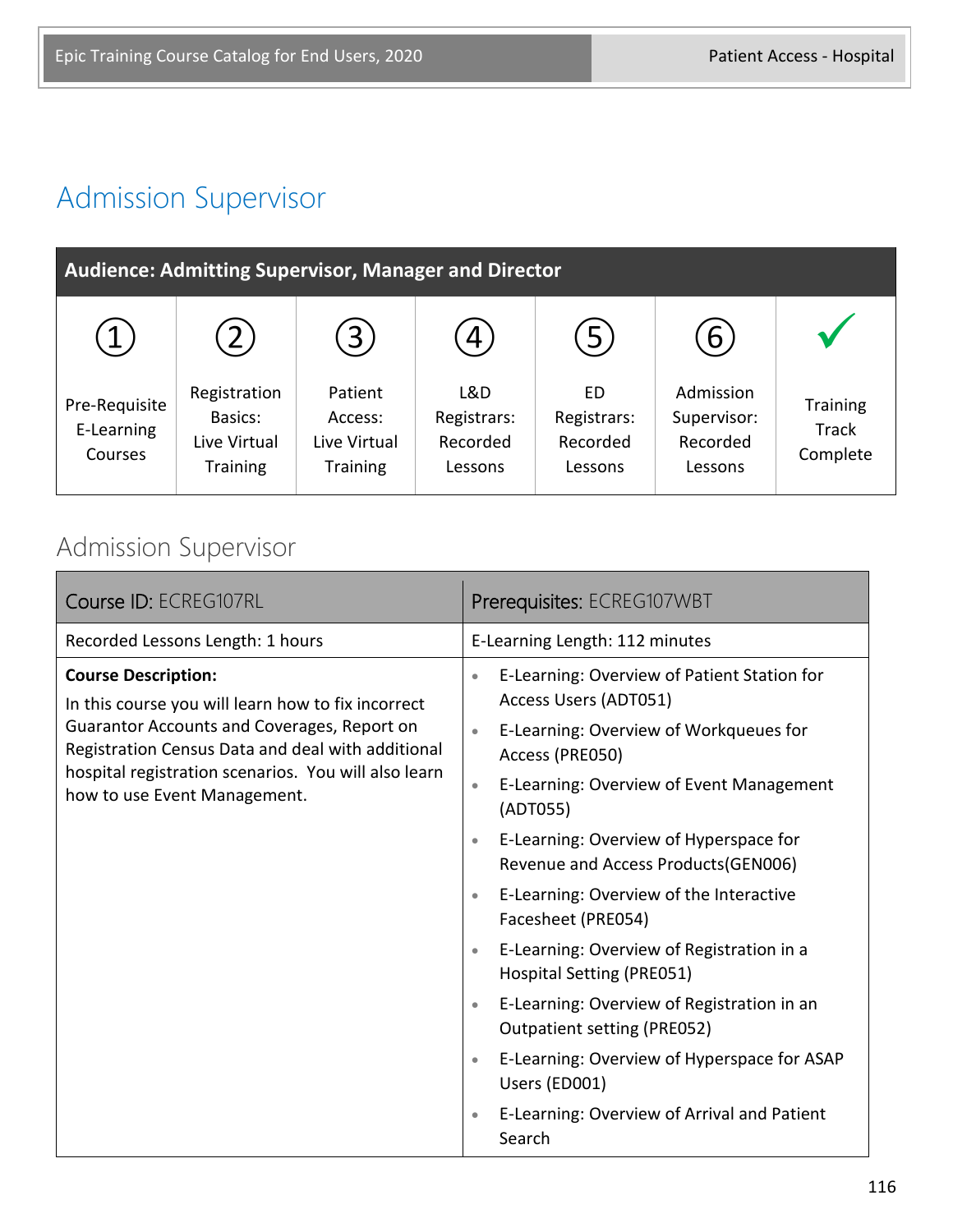| E-Learning: Overview of the Appointment Desk<br>(CAD050) |
|----------------------------------------------------------|
| E-Learning: Overview of the Appointment Desk<br>(CAD050) |
| E-Learning Course: Overview of Unit Manager<br>(ADT061)  |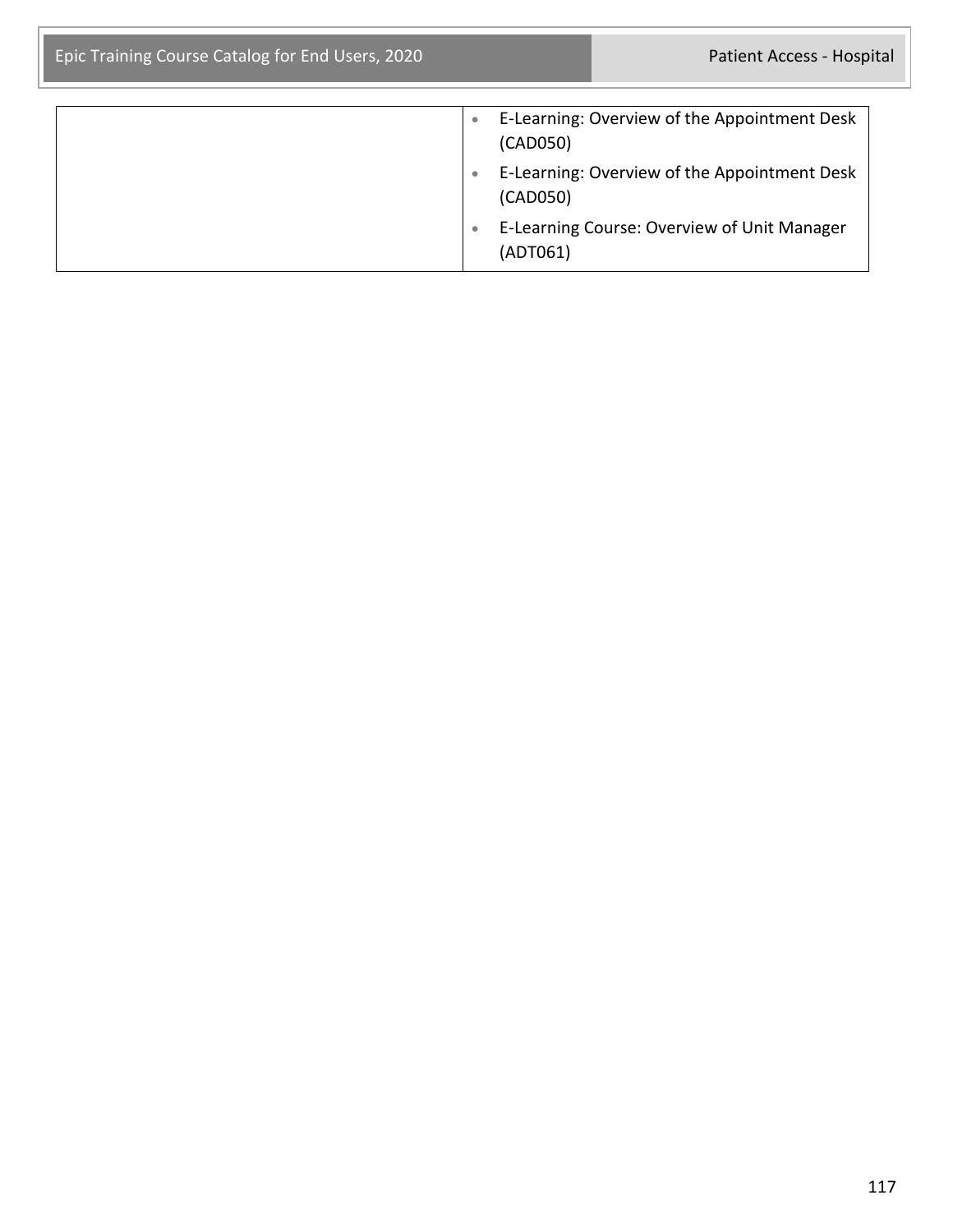#### Financial Clearance Center

**Audience: Access Staff Involved in Clearance of Patient Admissions and Procedures in the Hospital Setting**

| Pre-Requisite E-Learning Courses | <b>Financial Clearance Center:</b><br>Live Virtual Training | <b>Training Track Complete</b> |
|----------------------------------|-------------------------------------------------------------|--------------------------------|

#### Financial Clearance Center

| Course ID: ECREG105ILT                                                                                                                                                                                                                                                                                                                                                                                                                                                                 | Prerequisites: ECREG105WBT                                                                                                                                                                                                                                                                     |
|----------------------------------------------------------------------------------------------------------------------------------------------------------------------------------------------------------------------------------------------------------------------------------------------------------------------------------------------------------------------------------------------------------------------------------------------------------------------------------------|------------------------------------------------------------------------------------------------------------------------------------------------------------------------------------------------------------------------------------------------------------------------------------------------|
| Instructor-Led Course Length: 6 hours                                                                                                                                                                                                                                                                                                                                                                                                                                                  | E-Learning Length: 20 minutes                                                                                                                                                                                                                                                                  |
| <b>Course Description:</b><br>In the Financial Clearance Center 100 course,<br>you will learn key functions on how to navigate<br>the Pre-admission/Surgery workflow to<br>validate the patient's pre-admission, update<br>demographics, insurance, and billing<br>information prior to a patient's<br>admission/surgery. You will also learn how to<br>Verify patient level information (Real Time<br>Eligibility, RTE), and validate the Medical<br>Necessity for Medicare Patients. | <b>Course: Financial Clearance Center</b><br>$\bullet$<br>E-Learning: ADT051: Overview of Patient<br>$\bullet$<br><b>Station for Access Users</b><br>E-Learning: PRE050: Overview of Workqueues<br>$\bullet$<br>for Access<br>E-Learning: ADT055: Overview of Event<br>$\bullet$<br>Management |
| Scope:                                                                                                                                                                                                                                                                                                                                                                                                                                                                                 |                                                                                                                                                                                                                                                                                                |
| Pre-Registration Validation<br>$\bullet$                                                                                                                                                                                                                                                                                                                                                                                                                                               |                                                                                                                                                                                                                                                                                                |
| <b>Medical Necessity for Medicare Patients</b><br>۰                                                                                                                                                                                                                                                                                                                                                                                                                                    |                                                                                                                                                                                                                                                                                                |
| <b>Eligibility and Benefits Verification</b><br>$\bullet$                                                                                                                                                                                                                                                                                                                                                                                                                              |                                                                                                                                                                                                                                                                                                |
| Pre-Certifications/Authorizations<br>$\bullet$                                                                                                                                                                                                                                                                                                                                                                                                                                         |                                                                                                                                                                                                                                                                                                |
| <b>Financial Class Selection</b>                                                                                                                                                                                                                                                                                                                                                                                                                                                       |                                                                                                                                                                                                                                                                                                |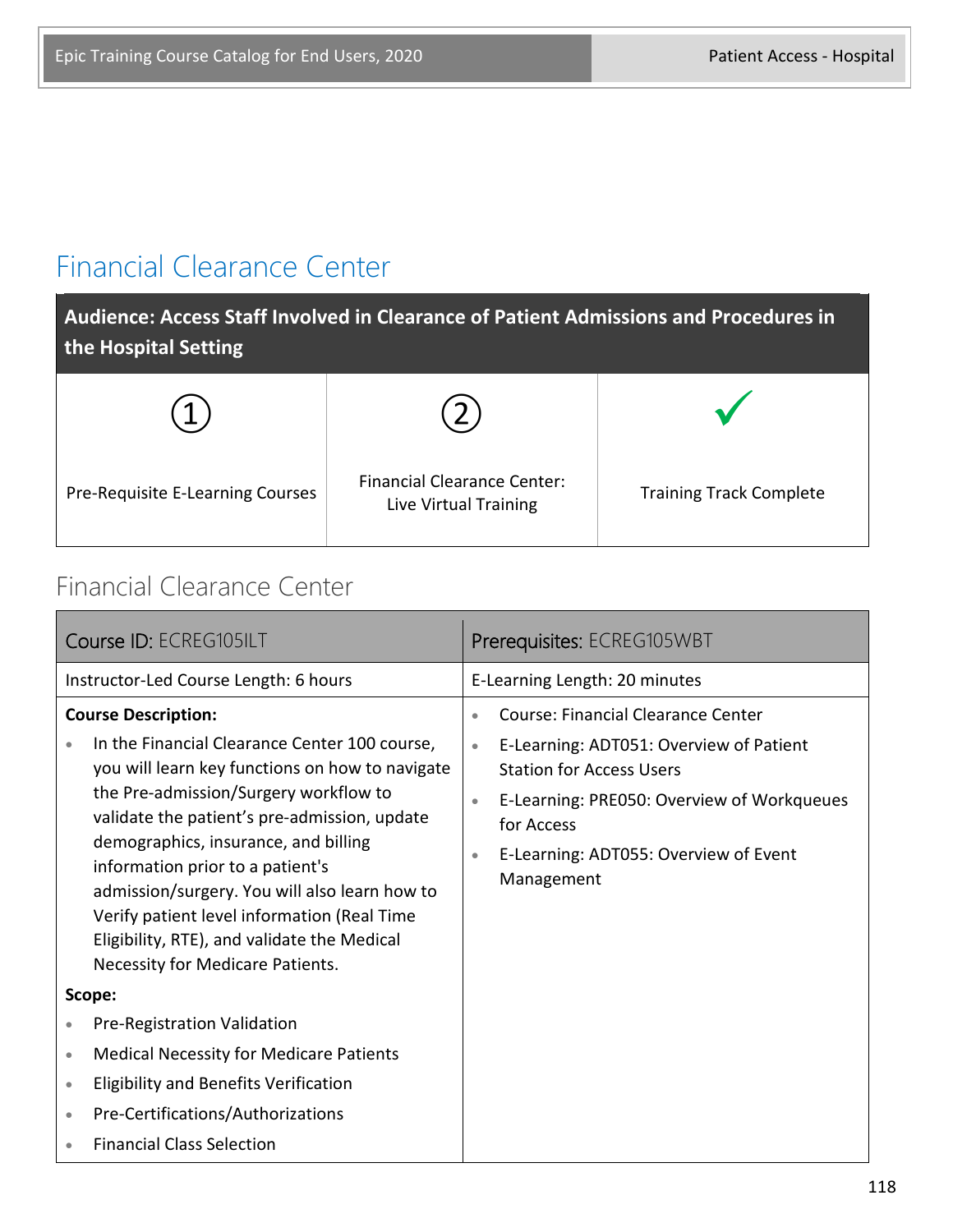• Coordination of Benefits • Liability Estimation • Financial Counseling Referral

#### Financial Counselor

| Audience: Staff dealing with self-pay/ PRENATAL CARE ASSISTANCE PROGRAM (PCAP)<br>population |                                                        |                                |
|----------------------------------------------------------------------------------------------|--------------------------------------------------------|--------------------------------|
|                                                                                              |                                                        |                                |
| Pre-Requisite E-Learning Courses                                                             | <b>Financial Counselor:</b><br><b>Recorded Lessons</b> | <b>Training Track Complete</b> |

#### Financial Counselor FA/FPL

| Course ID: ECREG106RL                                                                                                                                                                                                                                                                                    | Prerequisites: ECREG106WBT                                                                                                                                                                                                                                                                                                                                                                                                                                                                                                                                                                                            |
|----------------------------------------------------------------------------------------------------------------------------------------------------------------------------------------------------------------------------------------------------------------------------------------------------------|-----------------------------------------------------------------------------------------------------------------------------------------------------------------------------------------------------------------------------------------------------------------------------------------------------------------------------------------------------------------------------------------------------------------------------------------------------------------------------------------------------------------------------------------------------------------------------------------------------------------------|
| Recorded Lessons Length: 2.5 hours                                                                                                                                                                                                                                                                       | E-Learning Length: 44 minutes                                                                                                                                                                                                                                                                                                                                                                                                                                                                                                                                                                                         |
| <b>Course Description:</b><br>In this course, you learn the basics of navigating<br>and using account maintenance and registration to<br>update data related to a patient's account. You will<br>also learn how to add Federal Poverty Level<br>information and work with Pending Medicaid<br>coverages. | E-Learning: ADT051: Overview of Patient<br>$\bullet$<br><b>Station for Access Users</b><br>E-Learning: ADT054: Overview of the<br>$\bullet$<br><b>Interactive Face Sheet</b><br>E-Learning: ADT054: Overview of the<br>$\bullet$<br>Interactive Face Sheet<br>E-Learning: ADT003: Collecting Authorization<br>$\bullet$<br>and Certification Information<br>E-Learning: GEN006: Overview of Hyperspace<br>$\bullet$<br>for Revenue and Access Products<br>E-Learning: PRE050: Overview of Workqueues<br>$\bullet$<br>for Access<br>E-Learning: PRE051: Overview of Registration<br>$\bullet$<br>in a Hospital Setting |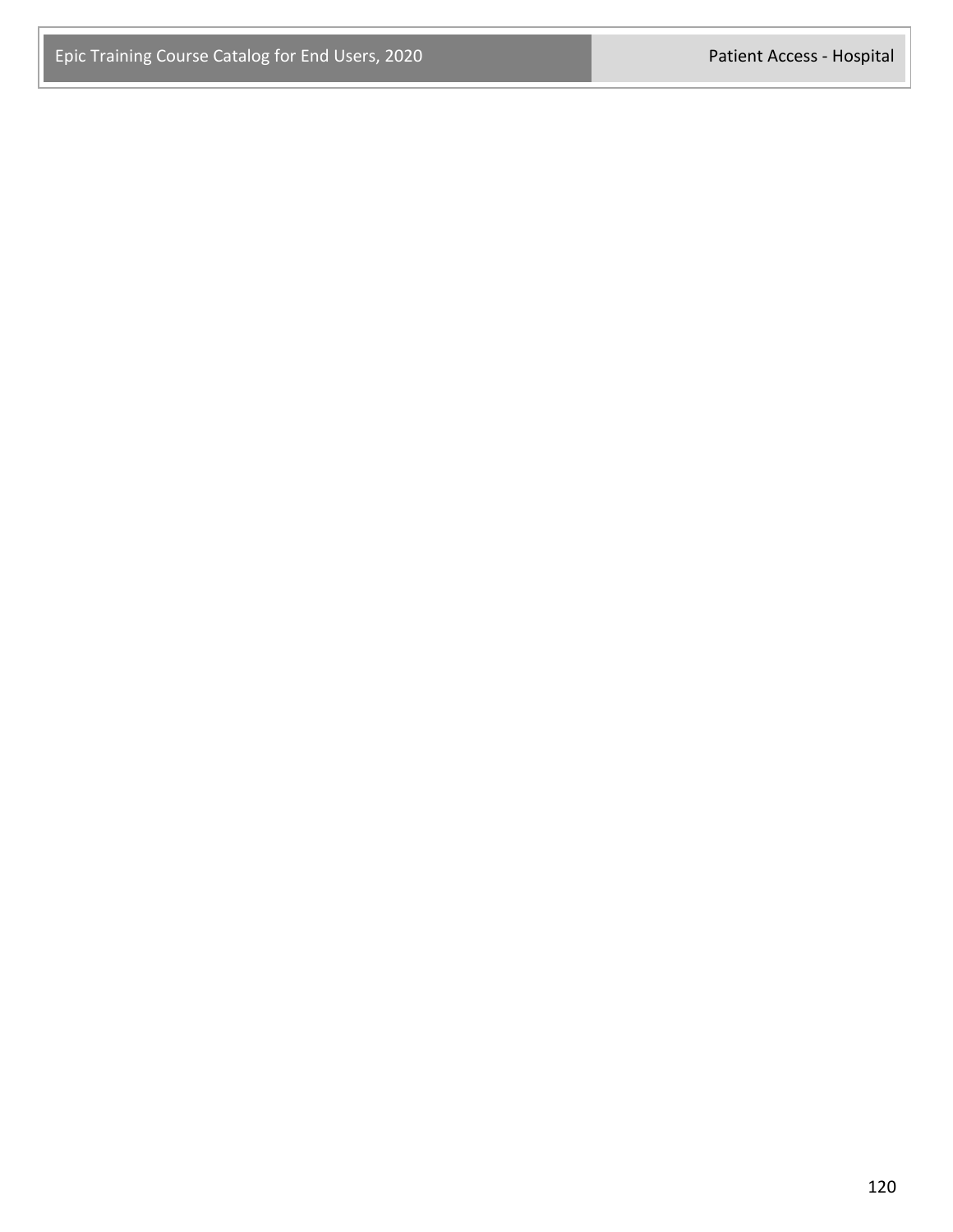#### Patient Access

| Audience: Admitting Staff, ED Registrars, L&D Registrars, Patient Financial Advisors<br>(PFA), Patient Registrars. |                                                            |                                                           |                                        |                                              |                                   |
|--------------------------------------------------------------------------------------------------------------------|------------------------------------------------------------|-----------------------------------------------------------|----------------------------------------|----------------------------------------------|-----------------------------------|
|                                                                                                                    |                                                            | $\mathbf{3}$                                              |                                        | 5                                            |                                   |
| Pre-Requisite<br>E-Learning<br>Courses                                                                             | Registration<br>Basics:<br>Live Virtual<br><b>Training</b> | <b>Patient Access:</b><br>Live Virtual<br><b>Training</b> | L&D Registrars:<br>Recorded<br>Lessons | <b>ED Registrars:</b><br>Recorded<br>Lessons | <b>Training Track</b><br>Complete |

#### Patient Access

| Course ID: ECREG101ILT                                                                                                                                                                                                                                                                                                                                                                                                                                                              | Prerequisites: ECREG101WBT                                                                                                                                                                                                                                                                                                                                                                                                                                                                                                                                                                                                                                                                                                                                                                                                        |  |
|-------------------------------------------------------------------------------------------------------------------------------------------------------------------------------------------------------------------------------------------------------------------------------------------------------------------------------------------------------------------------------------------------------------------------------------------------------------------------------------|-----------------------------------------------------------------------------------------------------------------------------------------------------------------------------------------------------------------------------------------------------------------------------------------------------------------------------------------------------------------------------------------------------------------------------------------------------------------------------------------------------------------------------------------------------------------------------------------------------------------------------------------------------------------------------------------------------------------------------------------------------------------------------------------------------------------------------------|--|
| Instructor-Led Course Length: 4 hours                                                                                                                                                                                                                                                                                                                                                                                                                                               | E-Learning Length: 107 minutes                                                                                                                                                                                                                                                                                                                                                                                                                                                                                                                                                                                                                                                                                                                                                                                                    |  |
| <b>Course Description:</b><br>In this course you learn how to:<br><b>Admit Pre-admitted Patients</b><br>Admit a Direct Admit Patient<br><b>Manage Events</b><br>$\bullet$<br><b>Work with Denials</b><br>۰<br>Correct Coverage Effective for Stay DNB Check<br>$\bullet$<br>Follow up on Registration Related Claim Edits<br>$\bullet$<br>Work with Registration Related Denials<br>$\bullet$<br>Work with Stop Bills, Claim Edits, and<br>$\bullet$<br>Discharge Not Billed edits. | E-Learning: Overview of Patient Station for<br>$\bullet$<br>Access Users (ADT051)<br>E-Learning: Overview of Workqueues for<br>$\bullet$<br>Access (PRE050)<br>E-Learning: Overview of Event Management<br>$\bullet$<br>(ADT055)<br>E-Learning: Overview of Hyperspace for<br>$\bullet$<br>Revenue and Access Products (GEN006)<br>E-Learning: Overview of the Interactive<br>$\bullet$<br>Facesheet (PRE054)<br>E-Learning: Overview of Registration in a<br>$\bullet$<br><b>Hospital Setting (PRE051)</b><br>E-Learning: Overview of Registration in an<br>$\bullet$<br>Outpatient setting (PRE052)<br>E-Learning: Overview of Hyperspace for ASAP<br>$\bullet$<br>Users (ED001)<br>E-Learning: Overview of Arrival and Patient<br>$\bullet$<br>Search<br>E-Learning: Overview of the Appointment Desk<br>$\bullet$<br>(CAD050) |  |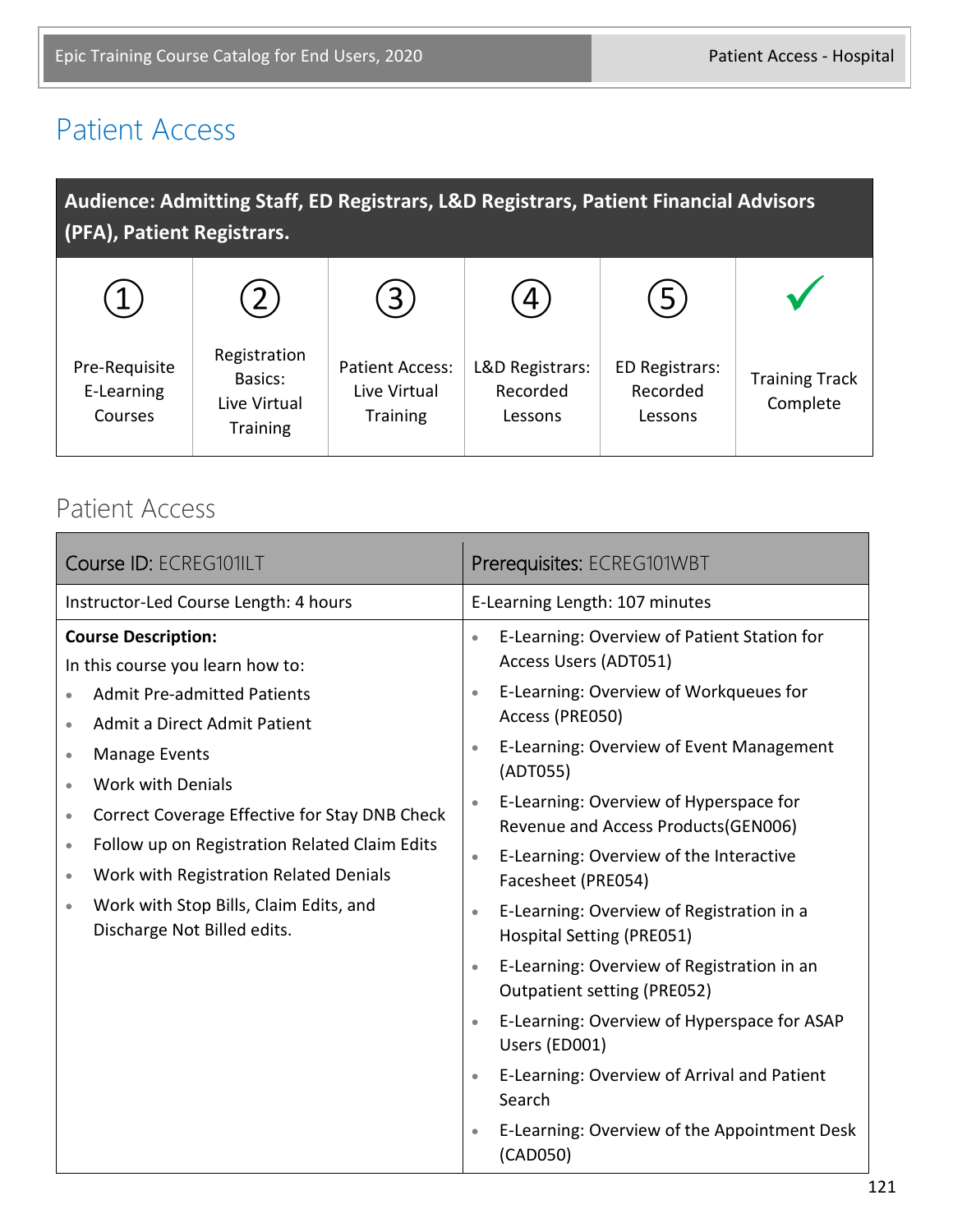#### Birth Registry



#### Birth Registrar

| Course ID: ECREG102RL                                                                                                                                                                           | Prerequisites: ECREG102WBT                                                                                                                                                                                                                                                                                                         |  |
|-------------------------------------------------------------------------------------------------------------------------------------------------------------------------------------------------|------------------------------------------------------------------------------------------------------------------------------------------------------------------------------------------------------------------------------------------------------------------------------------------------------------------------------------|--|
| Recorded Lessons Length: 2 hours                                                                                                                                                                | E-Learning Length: 20 minutes                                                                                                                                                                                                                                                                                                      |  |
| <b>Course Description:</b><br>In this course, you will learn key workflows and<br>perform functions specific to updating patient's<br>information and navigating the Interactive Face<br>Sheet. | E-Learning: Overview of Hyperspace for<br>$\bullet$<br>Revenue and Access Products (GEN006)<br>Overview of the Interactive Face Sheet<br>$\bullet$<br>(PRE054)<br>E-Learning: ADT051: Overview of Patient<br>$\bullet$<br><b>Station for Access Users</b><br>E-Learning: PRE050: Overview of Workqueues<br>$\bullet$<br>for Access |  |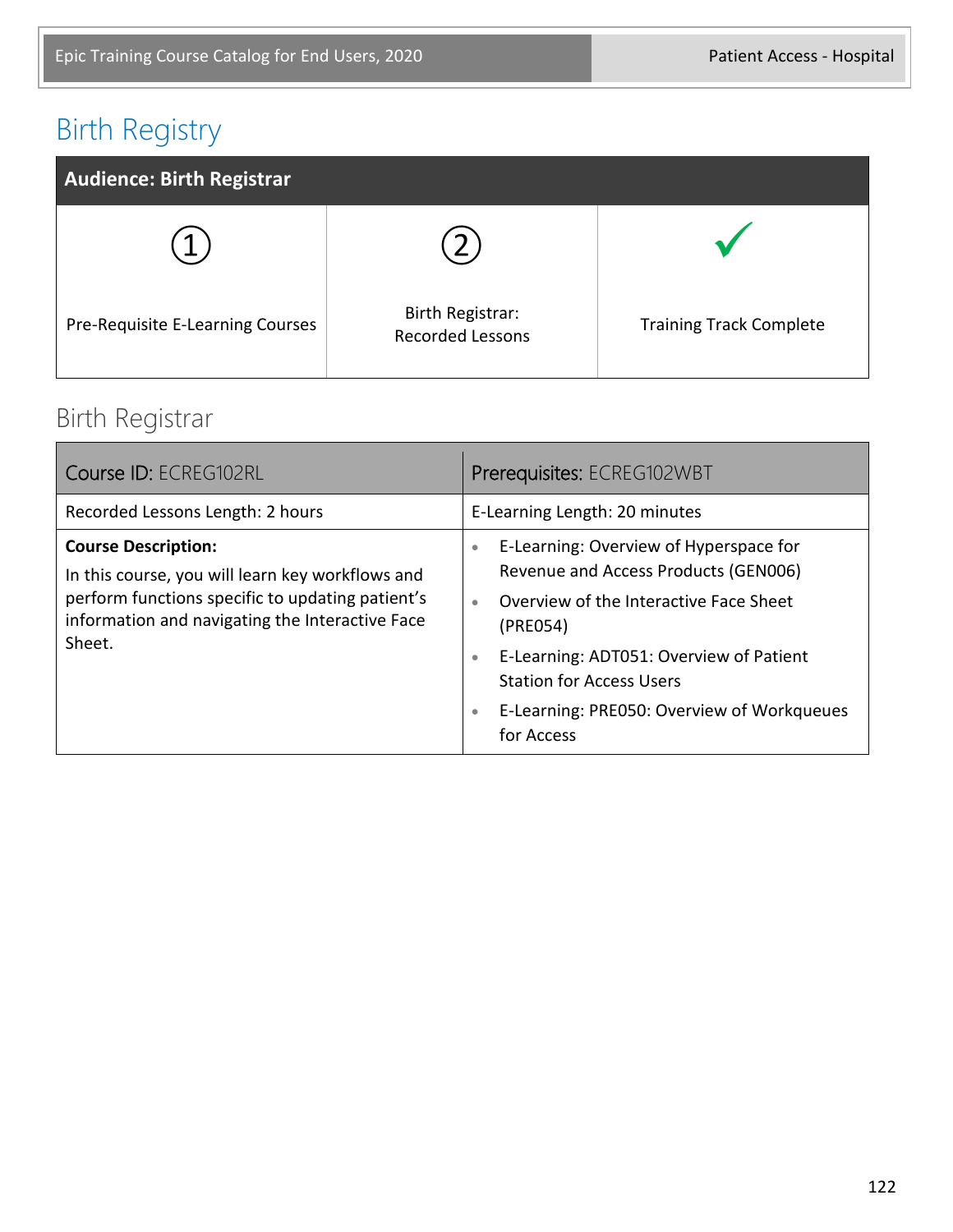# Registration Basics

| Audience: Patient Access, Registrars, Admitting Staff and Schedulers |                                                      |                                |
|----------------------------------------------------------------------|------------------------------------------------------|--------------------------------|
|                                                                      |                                                      |                                |
| Pre-Requisite E-Learning Courses                                     | <b>Registration Basics:</b><br>Live Virtual Training | <b>Training Track Complete</b> |

#### Registration Basics

| Course ID: ECREG100ILT                                                                                                                                                                                                                                                                                                 | Prerequisites: ECREG100WBT                                                                                                                                                                                                                                                                                                                                     |  |
|------------------------------------------------------------------------------------------------------------------------------------------------------------------------------------------------------------------------------------------------------------------------------------------------------------------------|----------------------------------------------------------------------------------------------------------------------------------------------------------------------------------------------------------------------------------------------------------------------------------------------------------------------------------------------------------------|--|
| Instructor-Led Course Length: 8 hours                                                                                                                                                                                                                                                                                  | E-Learning Length: 30 minutes                                                                                                                                                                                                                                                                                                                                  |  |
| <b>Course Description:</b><br>In this course you learn basic registration<br>knowledge. This includes information about the<br>Interactive Face Sheet, how to work with<br>guarantors, coverages, and hospital accounts, how<br>to update existing registration information, and<br>how to create new patient records. | E-Learning: GEN006 Overview of Hyperspace<br>$\bullet$<br>for Revenue and Access Products<br>E-Learning: PRE051: Overview of Registration<br>$\bullet$<br>in a Hospital Settings<br>E-Learning: ADT054: Overview of the<br>$\bullet$<br>Interactive Face Sheet<br>E-Learning: PRE052: Overview of Registration<br>$\bullet$<br>in an Outpatient Clinic Setting |  |